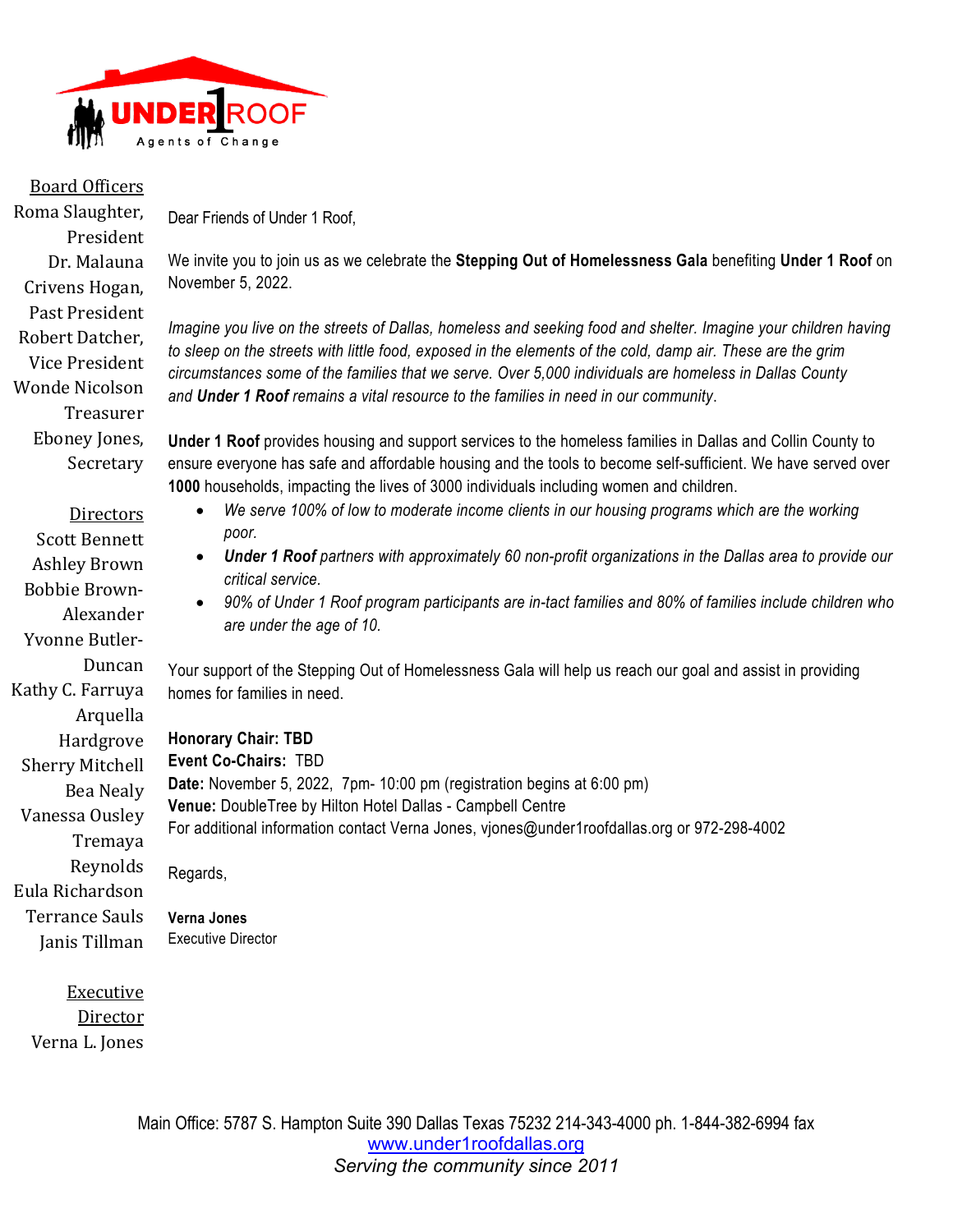

## **Stepping Out of Homelessness Black Tie Gala**

**Benefiting "Under 1 Roof"**

Saturday, November 5, 2022 7pm -10pm Sponsorship Commitment "Make your gift to: Under 1 Roof "Stepping out of Homelessness Gala"

|                                                                                                                                                                                                                                                                                                                    |                                                                                                                                                 | Name as it should appear in credits <b>expression and the contract of the contract of the contract of the contract of the contract of the contract of the contract of the contract of the contract of the contract of the contra</b> |
|--------------------------------------------------------------------------------------------------------------------------------------------------------------------------------------------------------------------------------------------------------------------------------------------------------------------|-------------------------------------------------------------------------------------------------------------------------------------------------|--------------------------------------------------------------------------------------------------------------------------------------------------------------------------------------------------------------------------------------|
|                                                                                                                                                                                                                                                                                                                    |                                                                                                                                                 |                                                                                                                                                                                                                                      |
|                                                                                                                                                                                                                                                                                                                    |                                                                                                                                                 |                                                                                                                                                                                                                                      |
|                                                                                                                                                                                                                                                                                                                    |                                                                                                                                                 |                                                                                                                                                                                                                                      |
|                                                                                                                                                                                                                                                                                                                    |                                                                                                                                                 |                                                                                                                                                                                                                                      |
| <b>Sponsorship Levels</b>                                                                                                                                                                                                                                                                                          |                                                                                                                                                 |                                                                                                                                                                                                                                      |
| <b>Presenting Key Sponsor (\$25,000)</b><br>releases<br>(3) Reserve Tables of eight<br>Prominent recognition on program<br>Diamond Key Sponsor (\$15,000)<br>Logo on the website<br>Special announcement<br>(2) Reserved Table of eight<br>Recognition advertisements<br>Program Half Page Ad<br>Listing - Program | Prominent recogition on any advertisements<br>prominent recognition on any public media and Publicity<br>Prominent recognition on event signage | Platinum Key Sponsor (\$5000)<br>Logo on the website<br>Reserved table of eight<br>Recognition on program<br>Listing-program<br>Gold Key Sponsor (\$2500)<br>Reserved Table of eight                                                 |
| Silver Key Sponsor (\$10,000)<br>Logo on website<br>Special announcement<br>(2) Reserved Table of eight<br>Recognition advertisements<br>Listing -program                                                                                                                                                          |                                                                                                                                                 | Recognition on program<br>Speaker Sponsor (\$2,500)<br><b>Bronze Centerpiece Sponsor (\$150)</b>                                                                                                                                     |

Name(s) and address of person(s) to receive tickets and benefits, if different from sponsor:

 $\_$  , and the set of the set of the set of the set of the set of the set of the set of the set of the set of the set of the set of the set of the set of the set of the set of the set of the set of the set of the set of th I (we) prefer not to be listed.  $\Box$  I (we) decline donor benefits.

 $\_$  , and the set of the set of the set of the set of the set of the set of the set of the set of the set of the set of the set of the set of the set of the set of the set of the set of the set of the set of the set of th